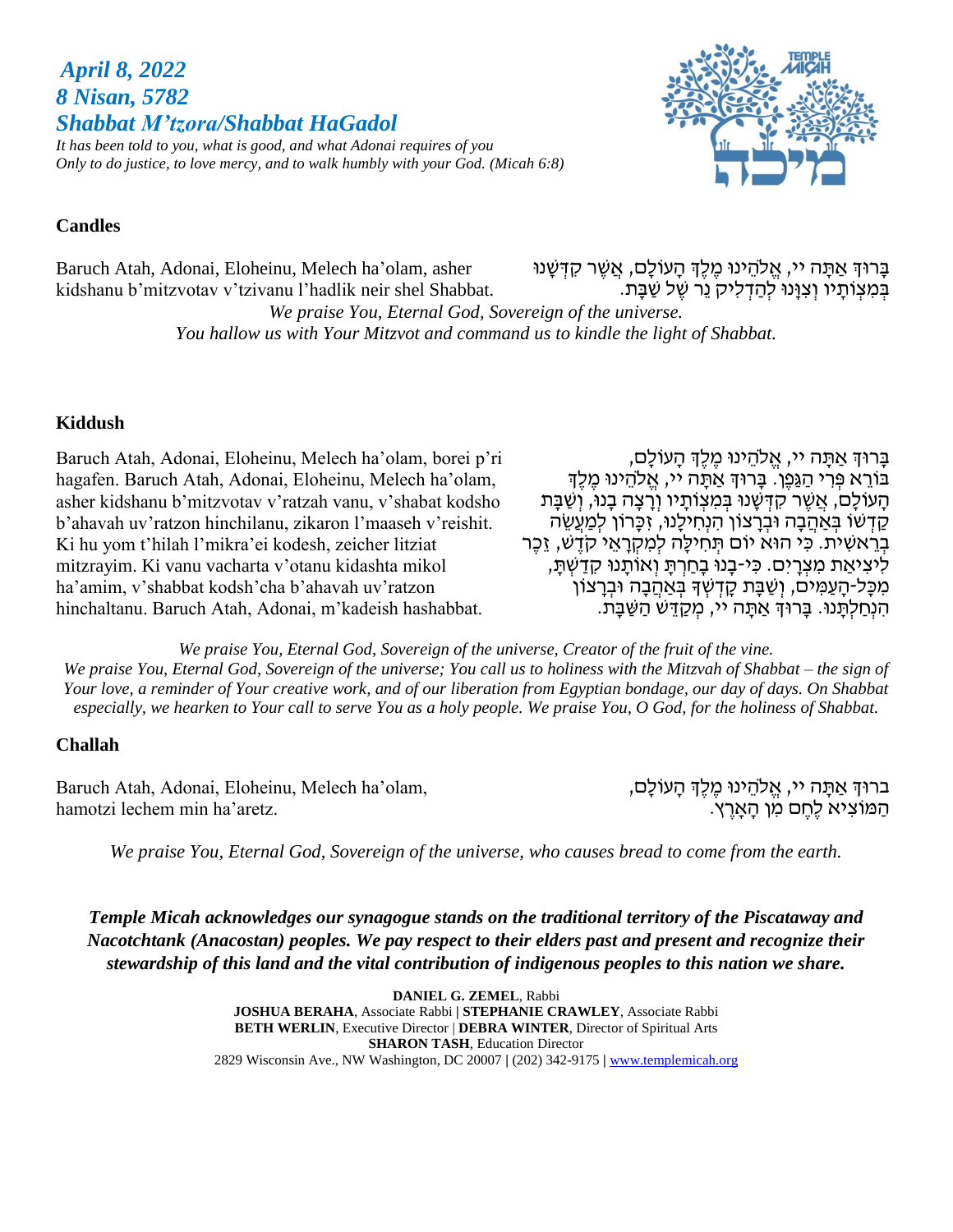## *Refuah Shleimah*

Emily Alpern-Fisch, Alan Appel, Ronni Behar, Ira Berlin, Sarah Biel, Michael Brenner, Ellen Buckley, Rose Burstin, Judith Chisholm, Barbara Cleveland, Netanel Felber, Chelo Fournier, Marlene Garnett, Robert Garnett, Barbara Gayler, Jeffrey Goodman, Richard Greenfield, Ezra Mac Grossman, David Hahn, Judy Hurvitz, Deborah Kraut, Joan Kupferberg, Wasu Lawal, Philip Levine, Stu Levine, Sam Levinson, Dan Lutenegger, Chris Mahle, Mildred Marin, Stephanie Mendez, Sophie Meyers, Lynda Mulhauser, Robin Parry, Rebecca Prigal, Rachel bat Chava, Lois Rosen, Eric Rosenberg, Rabbi Steve Sager, Sarah Golde bat Shifrah, David Scheever, Charles Schussheim, Cynthia Seymour, Sam Sinkler, Eve Sparberg, Victor Springer, Betty Ustun, Heather Weisman, Mimi Wolf

# *We Remember a Few of Far Too Many Lives Lost to COVID-19*

Carter Cheung, 2, beloved toddler, Sydney, Australia Steph Keller, 39, "changed this earth for the better," Omaha, Nebraska Cathy Evans, 66, daycare provider and grandparent, Beltsville, Maryland

## *We Remember Those Lost to Violence in Washington, DC*

Venlonte Bethea, 28, SE DC; Dennis Foster, 65, NW DC

### *Condolences*

Rick Obrand, brother of Lorri Manasse

### *Shloshim*

Stephanie Gregory Mitchell, sister of David Gregory

### *Shloshim*

Ginda "Ina" Benenson, Marcia Splaver Preiss

## *Yahrzeit*

Ed Arvey, Carol Bierman, Louis Bordman, Morton J. Brown, Bo Cehelyk, Shirley Levy Cherney, Philip Cohen, Theresa Corbett, Susan Freedman, Bertha Schmal Gassman, Josef Gassman, Claire Hersh, Norman Inlander, Jay Vernon Jackson, Edwin J. Jacob, Sylvia Jacobson, Molly Krooth, Sidney Landfield, Robert Levin, Jake McDonald, Anne Mulvaney, Pearl Obrand, Matt Penn, Pauline Povill, Nettie Rogers, Phyllis Ravel Rosenblum, Theodore Seelig, Jeanne Smith, Arnold Soloway, Julien Stehlik Paul Mezey, Marcia Wagman